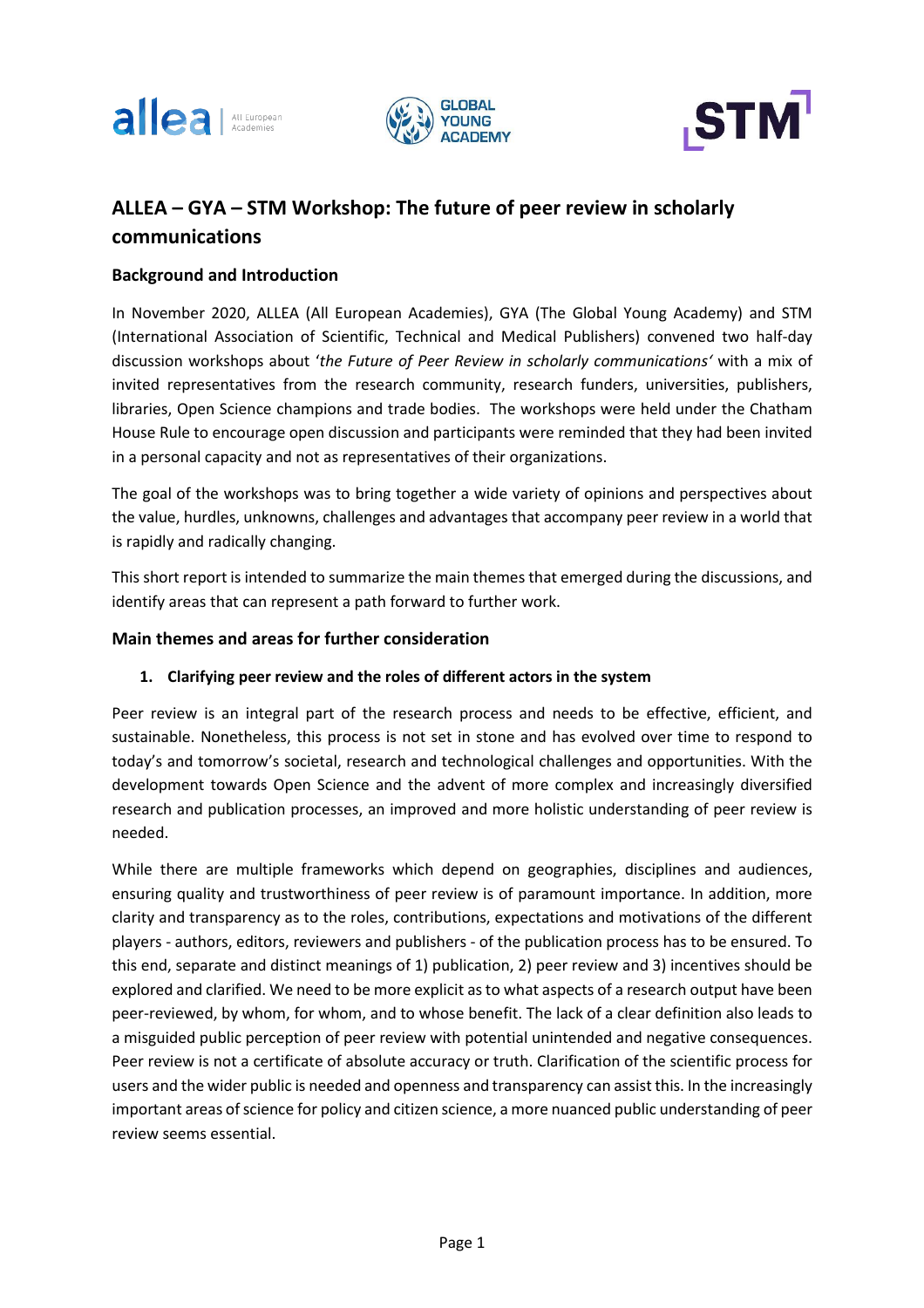## **2. Building capacity for peer review: training, mentoring, inclusion and diversity**

Anecdotally there is already a capacity challenge for peer review as the volume of research outputs continues to grow faster than the pool of trusted and experienced peer reviewers. This is compounded by the fact that astraditionally practiced, peer review isinvisible and under-valued work done on a voluntary basis. There is a strong case for recognizing peer review as an essential part of the career development of researchers, which thereby requires professional appropriate training and mentoring. Processes also need to be discovered and introduced to increase the visibility of peer review and to increase its value as a community service which can be recognized in research assessments.

Whilst exploring good practices, it has to be acknowledged that peer review systems differ across geographies, cultures and disciplines and it is not entirely clear to what extent good practice might be transferrable. However, the known biases – of geography, of gender, of language, and of age – are largely universal problems where the exchange of experience and best practices would be highly beneficial. Encompassing a diversity of perspectives in peer review, by valuing inclusion and diversity in selecting peer reviewers, would likely make published knowledge robuster. This is especially true when evaluating new genres of research outputs – as it is the expertise of early-career researchers who are often the ones driving these innovations, and they are therefore an important resource.

# **3. Leveraging technology to deliver enhanced peer review**

The vast scale of the research enterprise and data sets, tangible progresses in technologies and communication tools, and novel interoperable data frameworks, integrated disciplines and research products/ expectations impose that we concentrate our efforts to robustly leverage technology to advance and improve peer review.

There are important advantages associated with new technologies capable of enabling recognition and accreditation, while harmonizing standards and maximizing the quality and efficiency of the peer review process (e.g., using metadata to characterize both the peer review type and stage). Enhanced transparency, reviewer accountability, and peer review analysis could increase the likelihood of effective peer review as well as bolster researcher and public confidence in the peer review process. Artificial Intelligence could also be useful for certain reviewing tasks, especially for checking technical requirements and analyzing large amounts of data. Still, concerns around data control and monopolization, penalization of different cultures and sectors/regions less resourced, and possible negative effects of opening reviewer identities to authors require careful consideration.

The research community must be involved and play an instrumental role in shaping a framework that responds to the growing need for innovative tools to support Open Data and Open Science. This process has to be driven by increased diversity and inclusion.

# **4. Changes should be motivated by a strong evidence-base, collected through research, pilots and experimentation**

Many participants noted that there was a paucity of objective evidence about the impact and effectiveness of various forms of peer review. The advent of Open Science and new technologies calls for developing, supporting and experimenting with new models of peer review. Such changes should be evidence-based and this evidence needs to be gathered through pilots, surveys and experimentation. This will also connect researchers with other stakeholders, facilitating cooperation